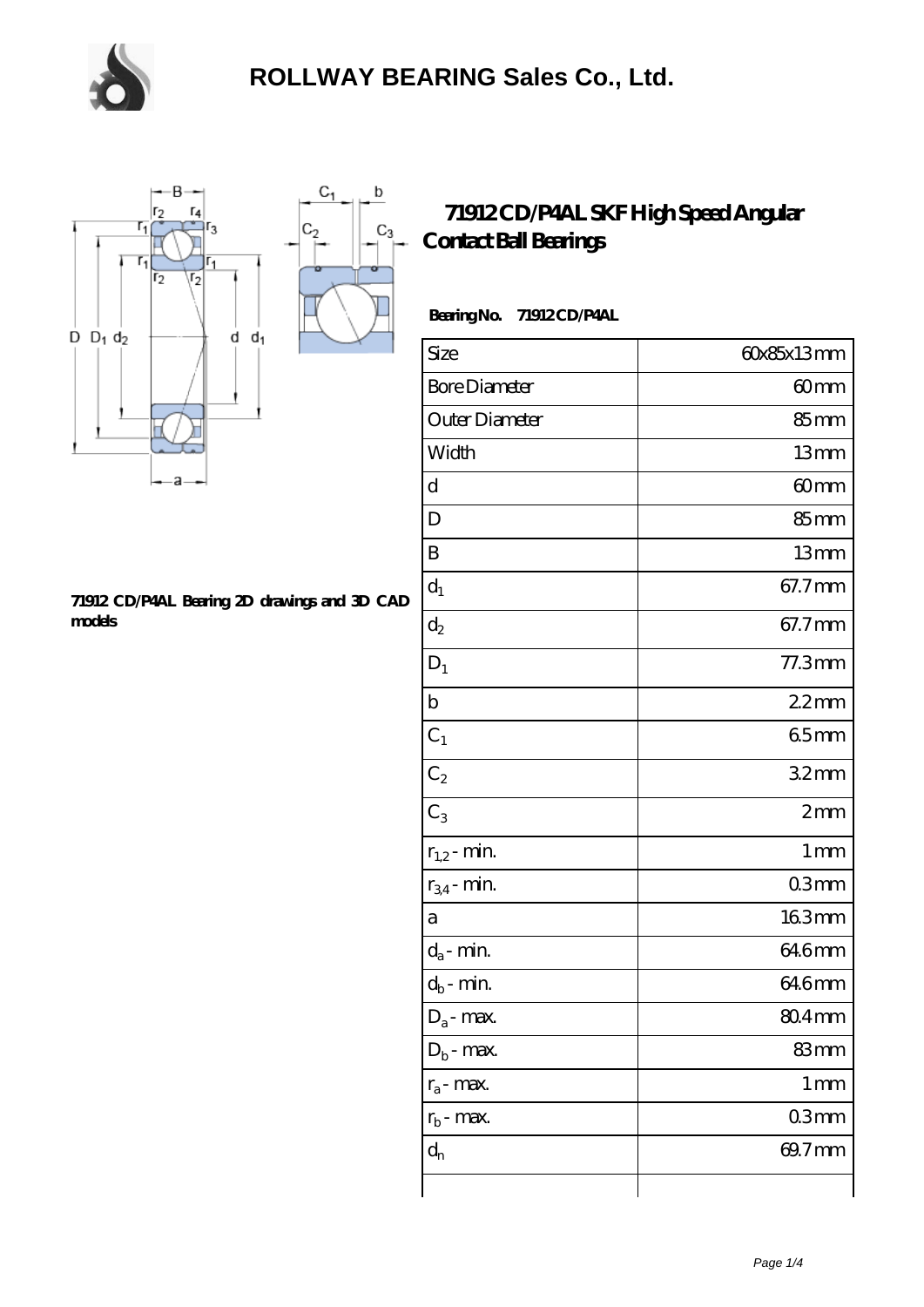

## **[ROLLWAY BEARING Sales Co., Ltd.](https://m.chooseyourcufflinks.com)**

| Basic dynamic load rating -<br>С         | 19.9kN          |
|------------------------------------------|-----------------|
| Basic static load rating - $C_0$         | 15.3kN          |
| Fatigue load limit - $P_{\rm u}$         | 0655kN          |
| Limiting speed for grease<br>lubrication | 15000r/min      |
| Limiting speed for oil<br>lubrication    | 24000mm/min     |
| Ball - $D_w$                             | 7.938mm         |
| $Ball - z$                               | 24              |
| $G_{ref}$                                | $27 \text{ cm}$ |
| Calculation factor - $f_0$               | 10 <sub>5</sub> |
| Preload class $A - G_A$                  | 70N             |
| Preload class $B - G_B$                  | 140N            |
| Preload class $C - G_C$                  | 280N            |
| Preload class $D - G_D$                  | 560N            |
| Calculation factor - f                   | 1.17            |
| Calculation factor - f                   | 1               |
| Calculation factor - f <sub>2A</sub>     | 1               |
| Calculation factor - $f_{\mathcal{B}}$   | 1.04            |
| Calculation factor - $f_{\chi}$          | 1.09            |
| Calculation factor - $f_{2D}$            | 1.15            |
| Calculation factor - $f_{HC}$            | 1               |
| Preload class A                          | 50N/micron      |
| Preload class B                          | 67N/micron      |
| Preload class C                          | 92N/micron      |
| Preload class D                          | 130N/micron     |
| $d_1$                                    | 67.7mm          |
| $\mathrm{d}_2$                           | 67.7mm          |
| $D_1$                                    | $77.3$ mm       |
| $C_{1}$                                  | 65mm            |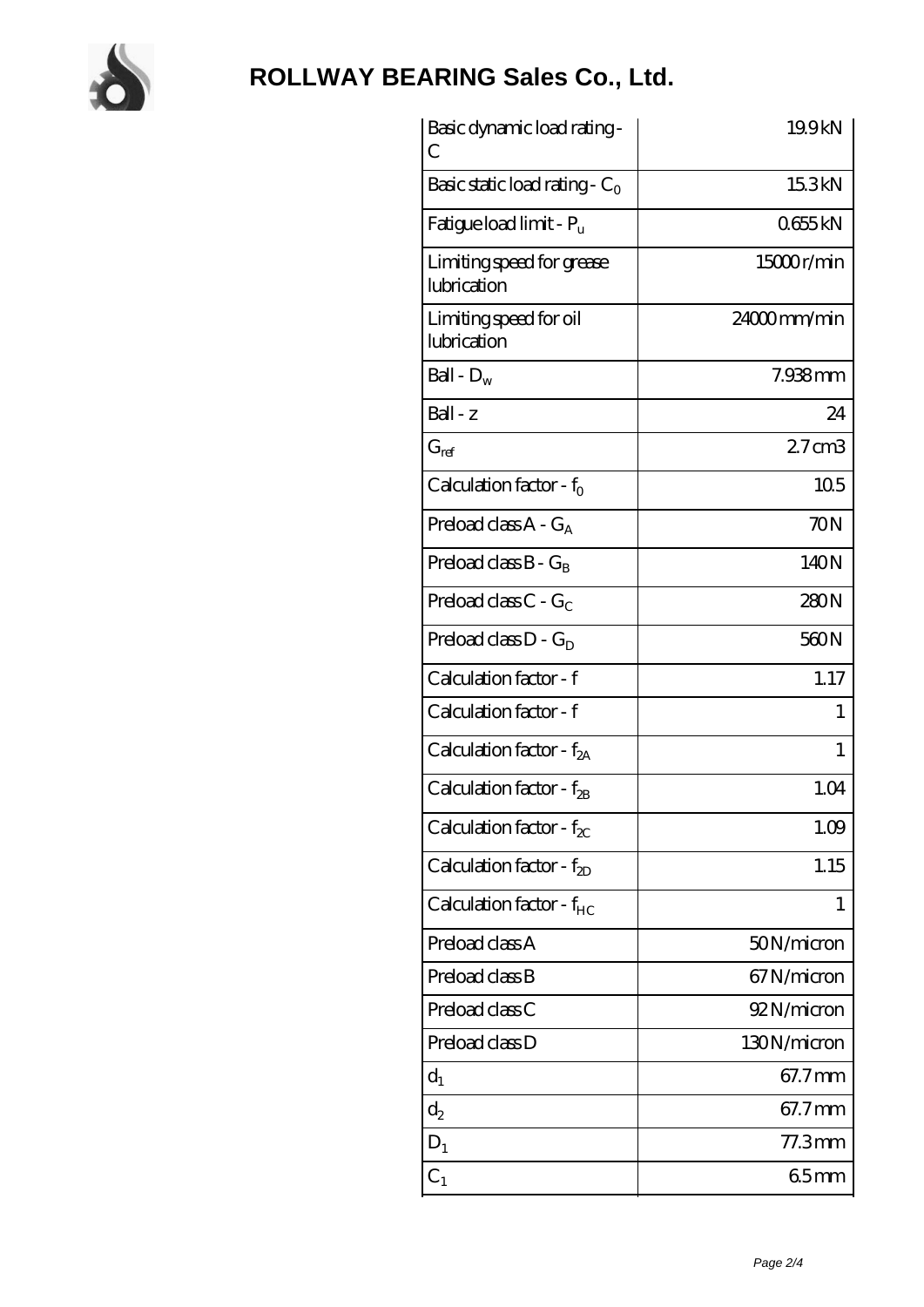

| $C_2$                                       | 32 <sub>mm</sub>  |
|---------------------------------------------|-------------------|
| $C_3$                                       | 2mm               |
| $r_{1,2}$ min.                              | $1 \,\mathrm{mm}$ |
| $r_{34}$ min.                               | 03mm              |
| $d_{a}$ min.                                | 64.6mm            |
| $d_h$ min.                                  | 64.6mm            |
| $D_a$ max.                                  | $804$ mm          |
| $Db$ max.                                   | 83mm              |
| $r_a$ max.                                  | 1 <sub>mm</sub>   |
| $rb$ max.                                   | 03mm              |
| $d_{n}$                                     | 69.7mm            |
| Basic dynamic load rating C                 | 19.9kN            |
| Basic static load rating $C_0$              | 15.3kN            |
| Fatigue load limit Pu                       | 0655kN            |
| Attainable speed for grease<br>lubrication  | 15000r/min        |
| Attainable speed for oil-air<br>lubrication | 24000r/min        |
| Ball diameter $D_w$                         | 7.938mm           |
| Number of balls z                           | 24                |
| Reference grease quantity<br>$G_{ref}$      | $27 \text{ cm}^3$ |
| Preload class $A G_A$                       | 70N               |
| Static axial stiffness, preload<br>classA   | $50N/\mu$ m       |
| Preload class $BG_B$                        | 140 <sub>N</sub>  |
| Static axial stiffness, preload<br>classB   | $67N/\mu$ m       |
| Preload class C $G_C$                       | 280N              |
| Static axial stiffness, preload<br>classC   | $92N/\mu$ m       |
| Preload class $D G_D$                       | 560N              |
| Static axial stiffness, preload<br>classD   | 130N/μ m          |
|                                             |                   |